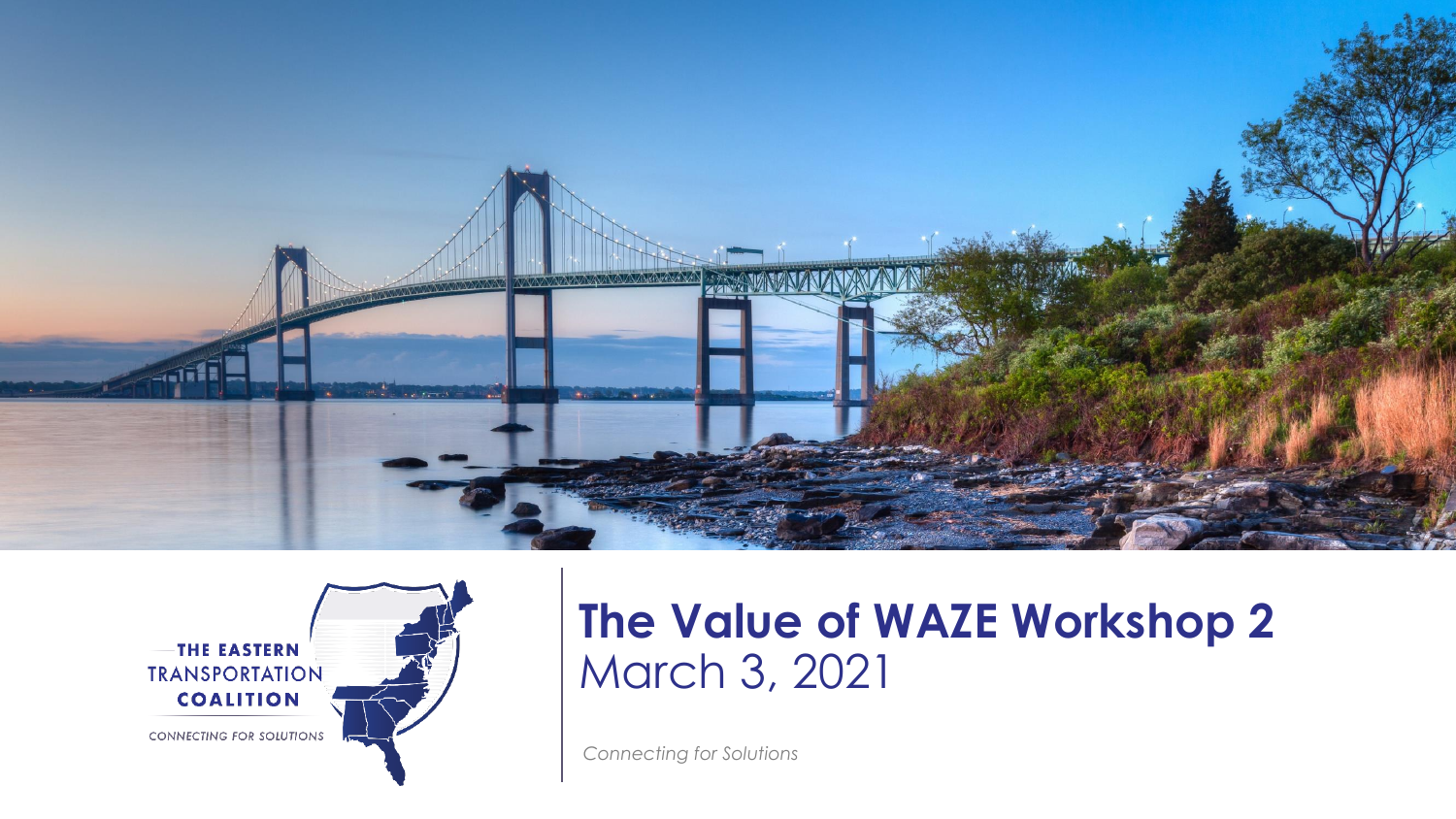

## WAZE Integration at Louisiana DOTD

Rosalinda Deville, ITS System Integration Manager, Louisiana DOTD Will Merritt, Software Developer, IBI Group

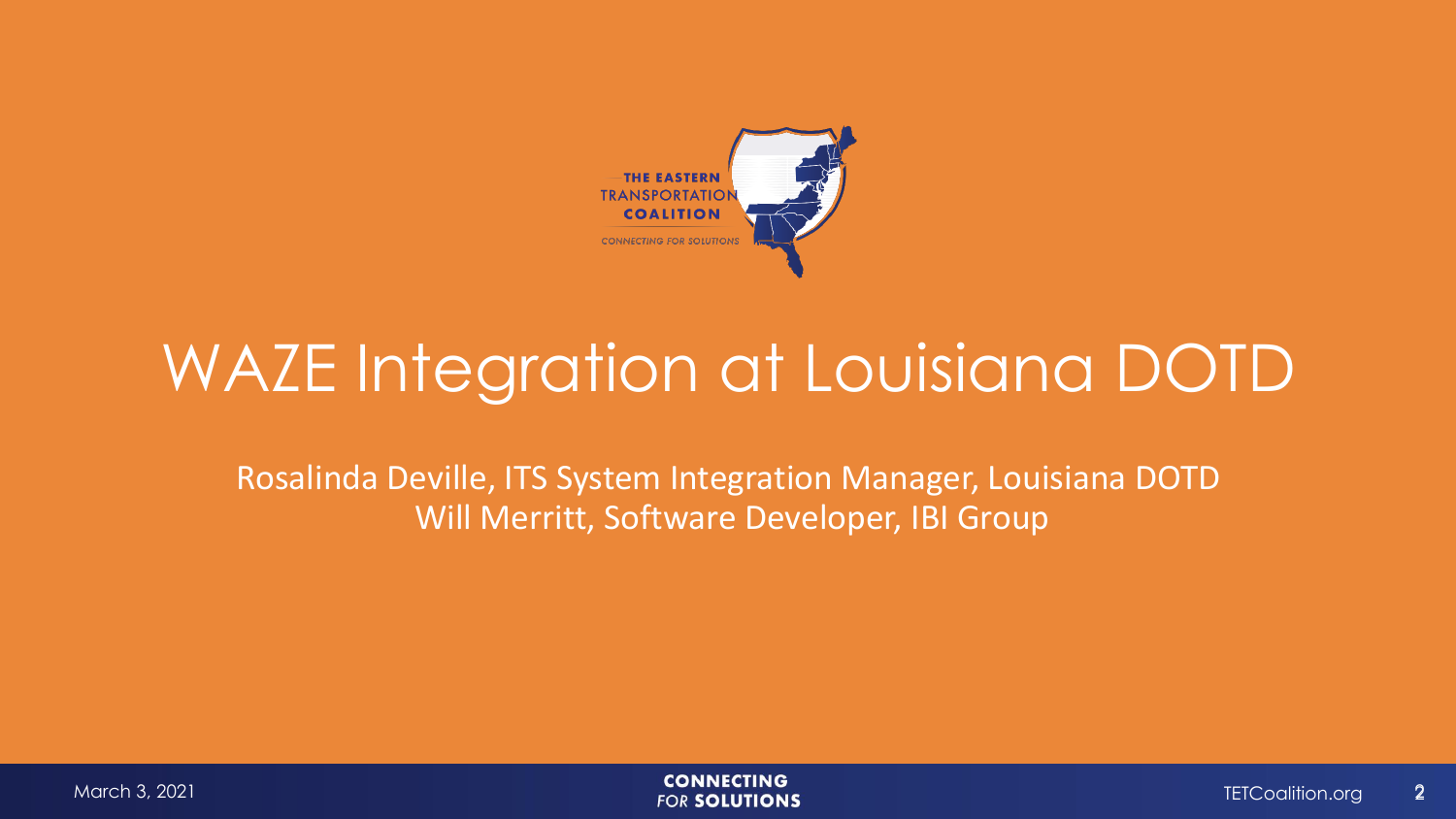

# LADOTD's Waze Integration

March 3, 2021

Rosalinda Deville - LADOTD

Will Merritt - IBI Group TETCoalition.org <sup>3</sup>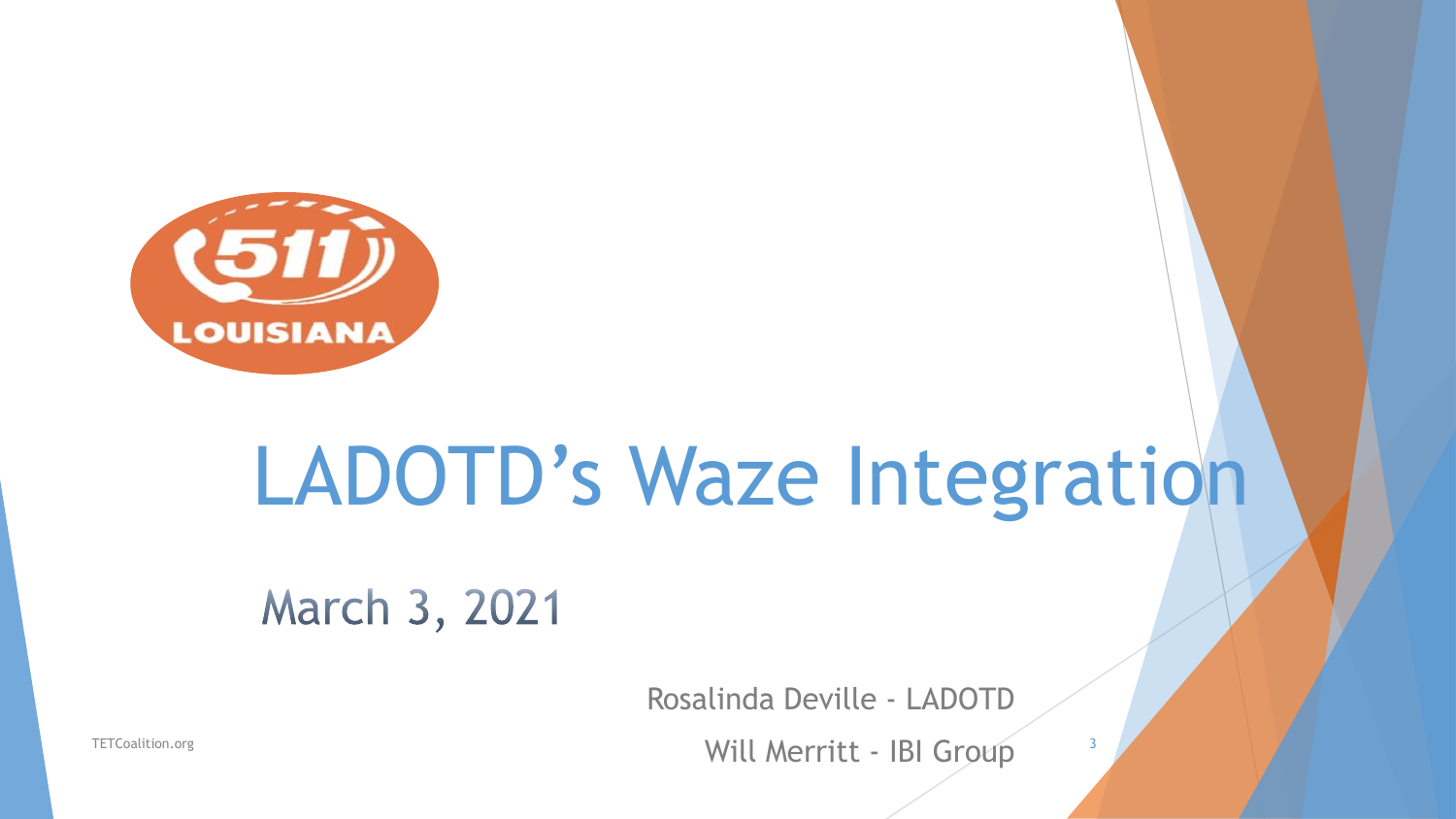### WHY LADOTD INTEGRATED WAZE?

- LaDOTD's vision is to move Louisiana onward by delivering a safe and innovative transportation system.
- Waze Connected Citizens Program (CCP) provides a view into real-time road activity, which helps drivers make decisions that impact travel.
- DOTD and the City of Baton Rouge announced partnership with Waze CCP on May 2016.
- Number of Louisiana Wazers as of 2016:
- ❖ New Orleans has more than 53,000 monthly active users who collectively drive more than 15.7 million kilometers (9.76 million miles) with the app each month.
- ❖ Baton Rouge has more than 35,000 monthly active users who collectively drive more than 11.6 million kilometers (7.2 million miles) with the app each month.



"This level of data sharing between Waze, DOTD and the City-Parish will play an important role for travelers throughout the state as DOTD continues to incorporate the latest technology into our Traffic Management Center," Sec. Shawn Wilson, Ph.D., said. "I firmly believe in the power of data and information which, when provided to citizens in a real-time manner such as this, will help travelers make more informed travel decisions and have a more enjoyable and safer commute. Through this partnership we are taking the next step in our efforts to provide as much information as possible for the day-to-day commuter, travelers passing through our state and to those in need of real-time information during emergency situations such as flooding, winter storms and evacuations."

TETCoalition.org March 3, 2021

4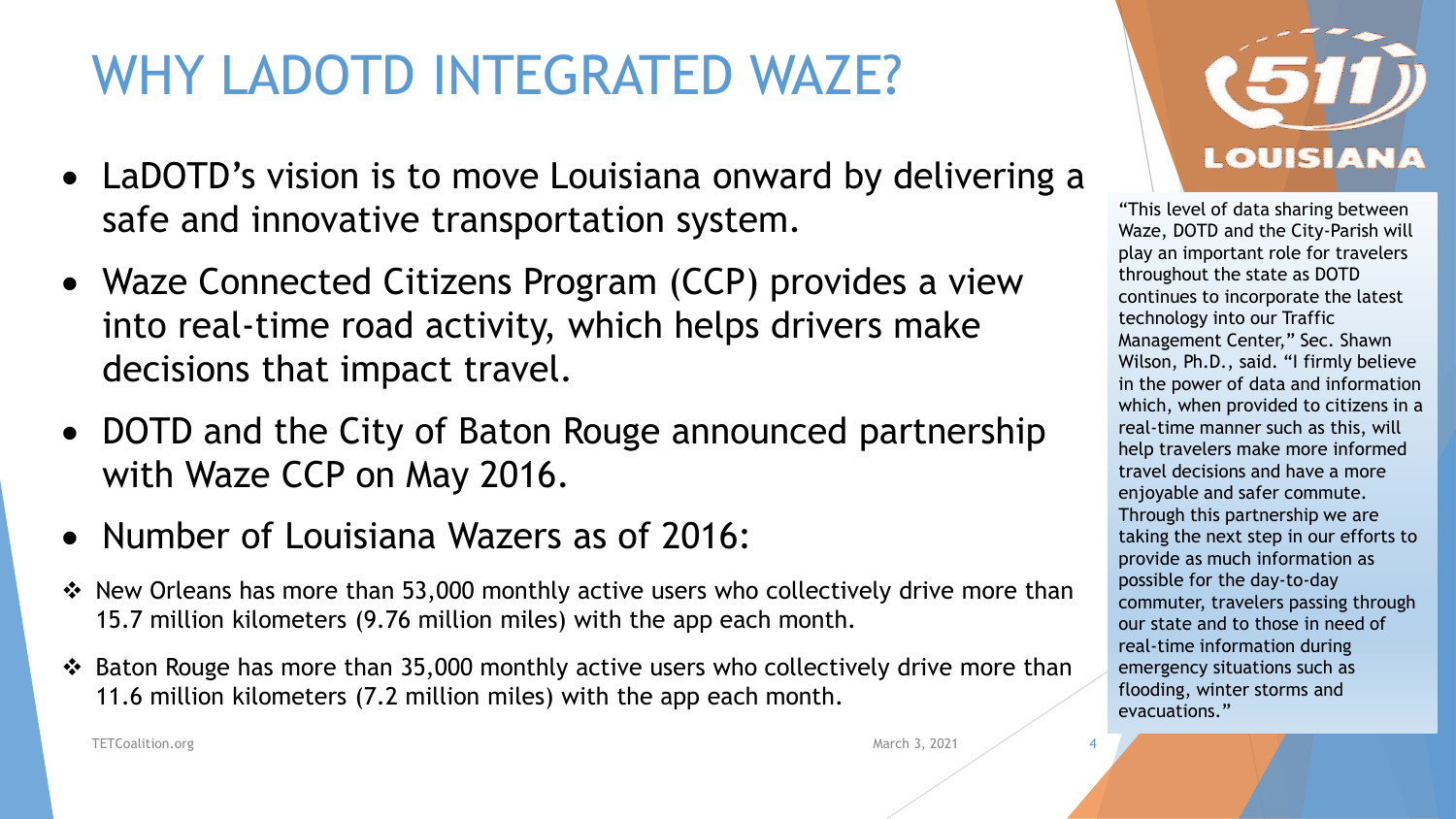#### WHY LADOTD INTEGRATED WAZE?

- To provide TMC operators with greater awareness of what is happening on roadways.
- To improved event visibility, Waze is a well subscribed distribution channel for traveler information provided by LADOTD.
- Crowdsourced incident and event data can help agencies quickly identify safety and congestion issues without having to invest in additional sensors.
- Greater community involvement.



SMS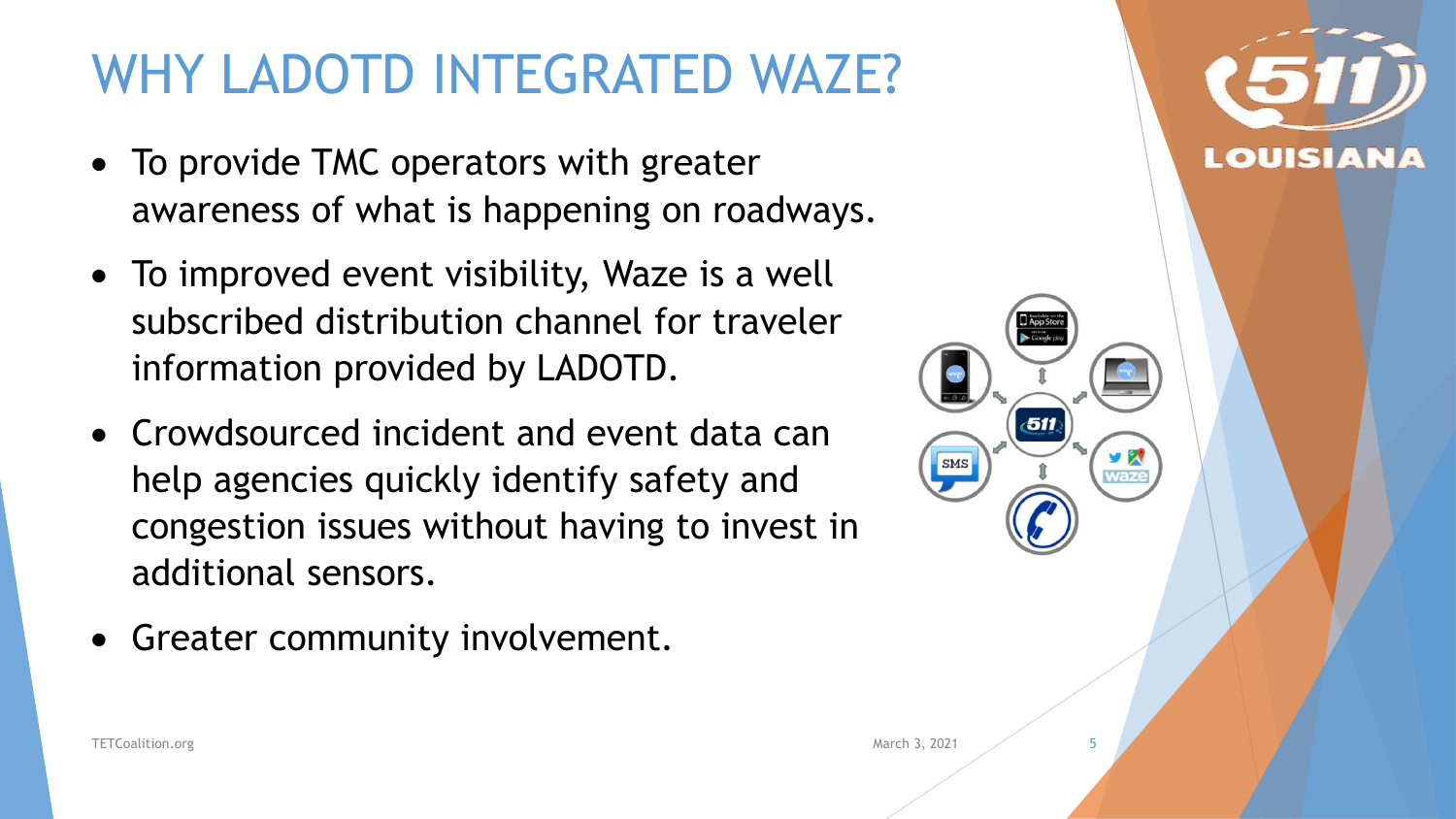#### 511LA – WAZE INTEGRATION

- Two-way data sharing and integration
	- ➢ Waze event ingestion started on December 2018
	- ➢ Exporting data to Waze was completed on August 2019
- Waze events are ingested through the community partner feed, and displayed alongside traffic cameras, message signs, and other datasets to improve situational awareness.
- Events are either ingested from external systems (ATMS) or entered directly through the 511 web portal.
- Once the events are approved for wider distribution, they are output to a number of channels, including the 511 website itself and the integrated Waze partner feed.



6

TETCoalition.org March 3, 2021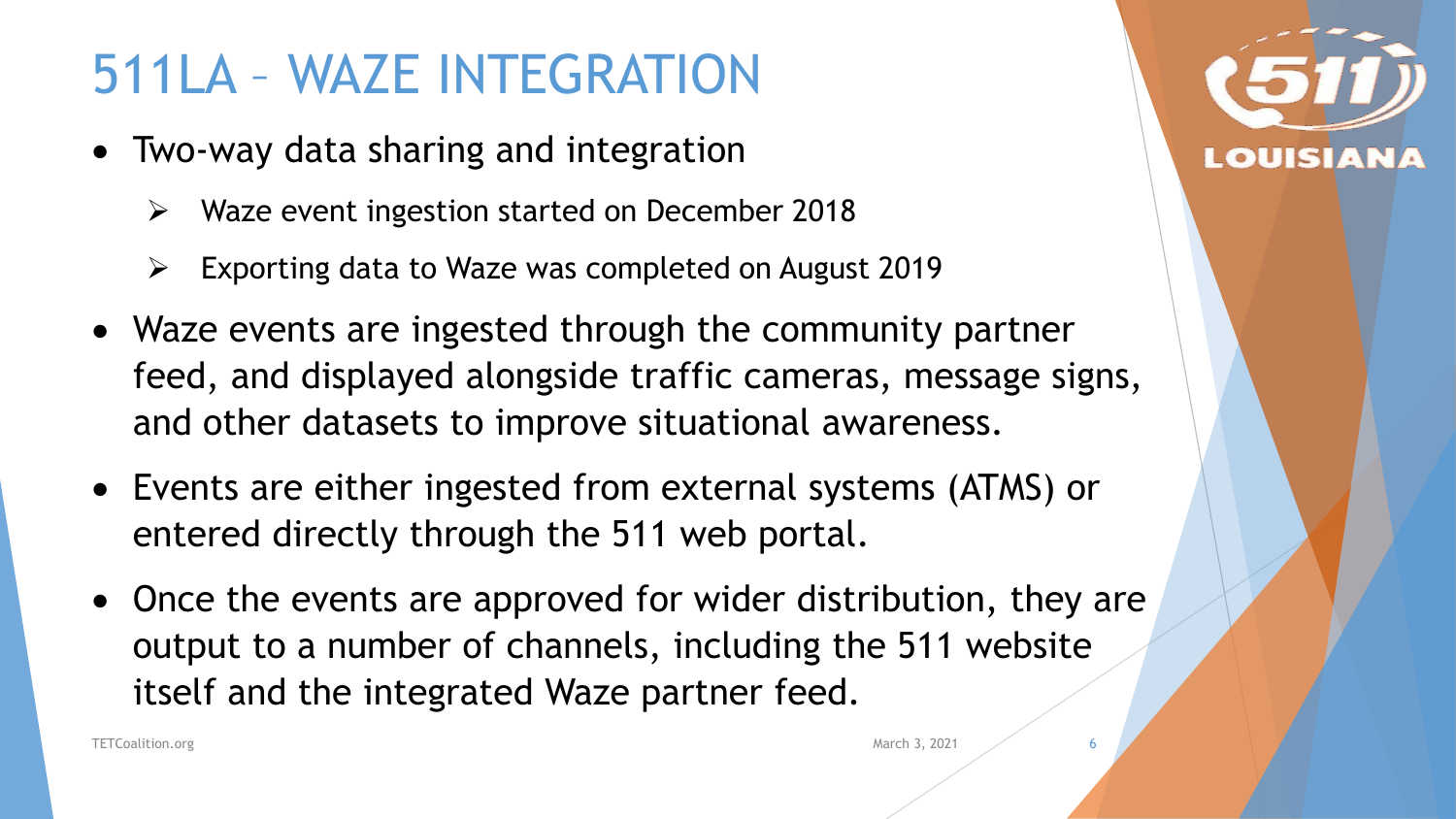### 511LA –Waze Event Ingestion

- 1. Load Waze Partner feed
- 2. Filter based on reliability and confidence scores
- 3. Filter based on event type
- 4. Map Waze types to 511 Types
- 5. Consolidate nearby events that appear to be duplicates
- 6. Display on map and text reports

TETCoalition.org March 3, 2021

|  | <b>Waze Incidents</b><br><b>O</b> Incident provided by Waze | ×                    |  |
|--|-------------------------------------------------------------|----------------------|--|
|  | $1-20W$                                                     |                      |  |
|  | Object on road                                              |                      |  |
|  | <b>Start Time</b>                                           | Feb 23 2021, 1:40 PM |  |
|  | Last Updated                                                | Feb 23 2021, 2:00 PM |  |
|  | <b>GRGS</b><br>e <sub>Qfa</sub><br>Coleman Av               |                      |  |



7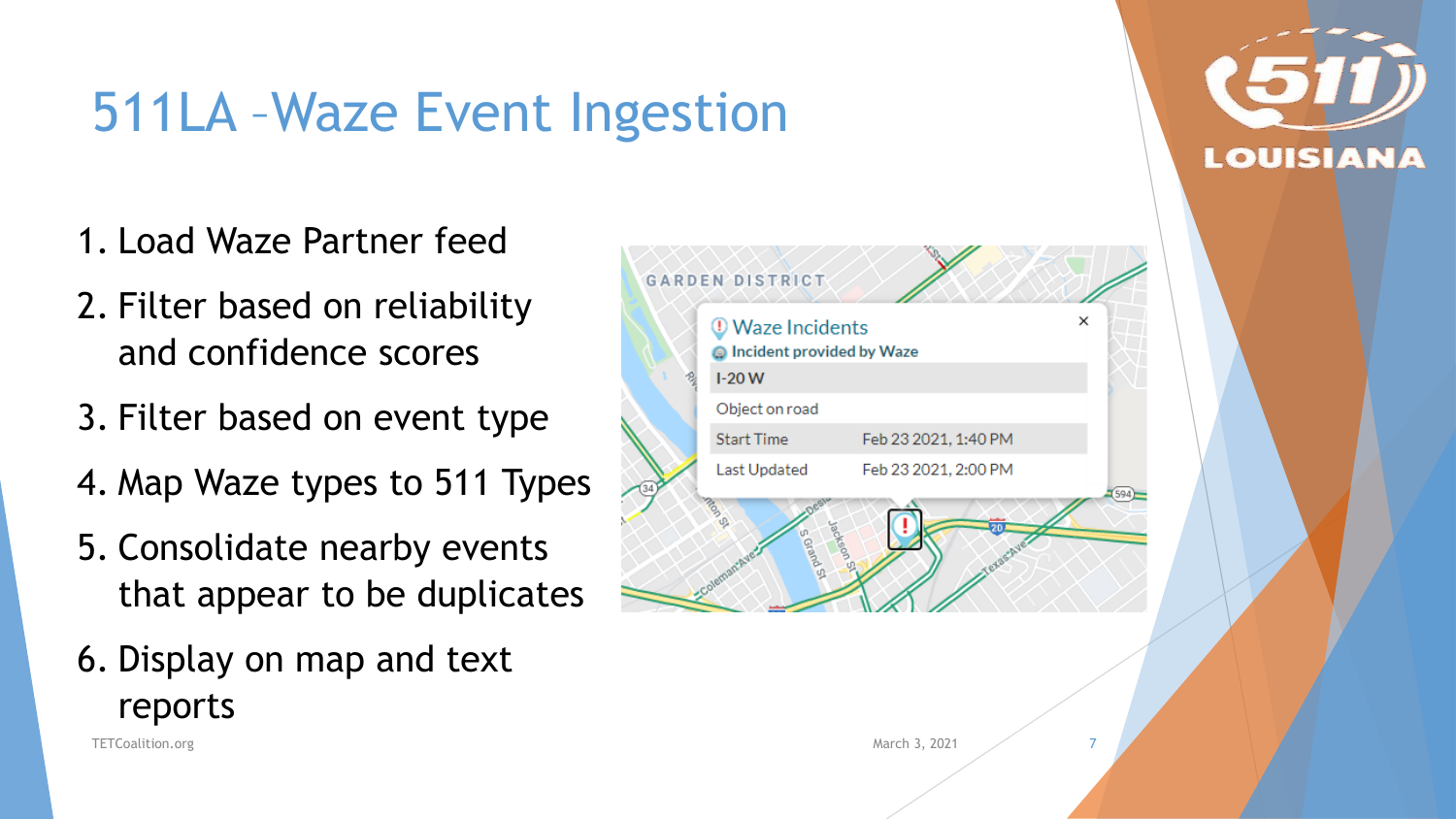#### 511LA –Waze Event Export

1.Select all events that are suitable for export 2.Map Types from 511 types to Waze

3.Convert time zones

4.Convert geometry into Waze Format

5.Serve Waze API request

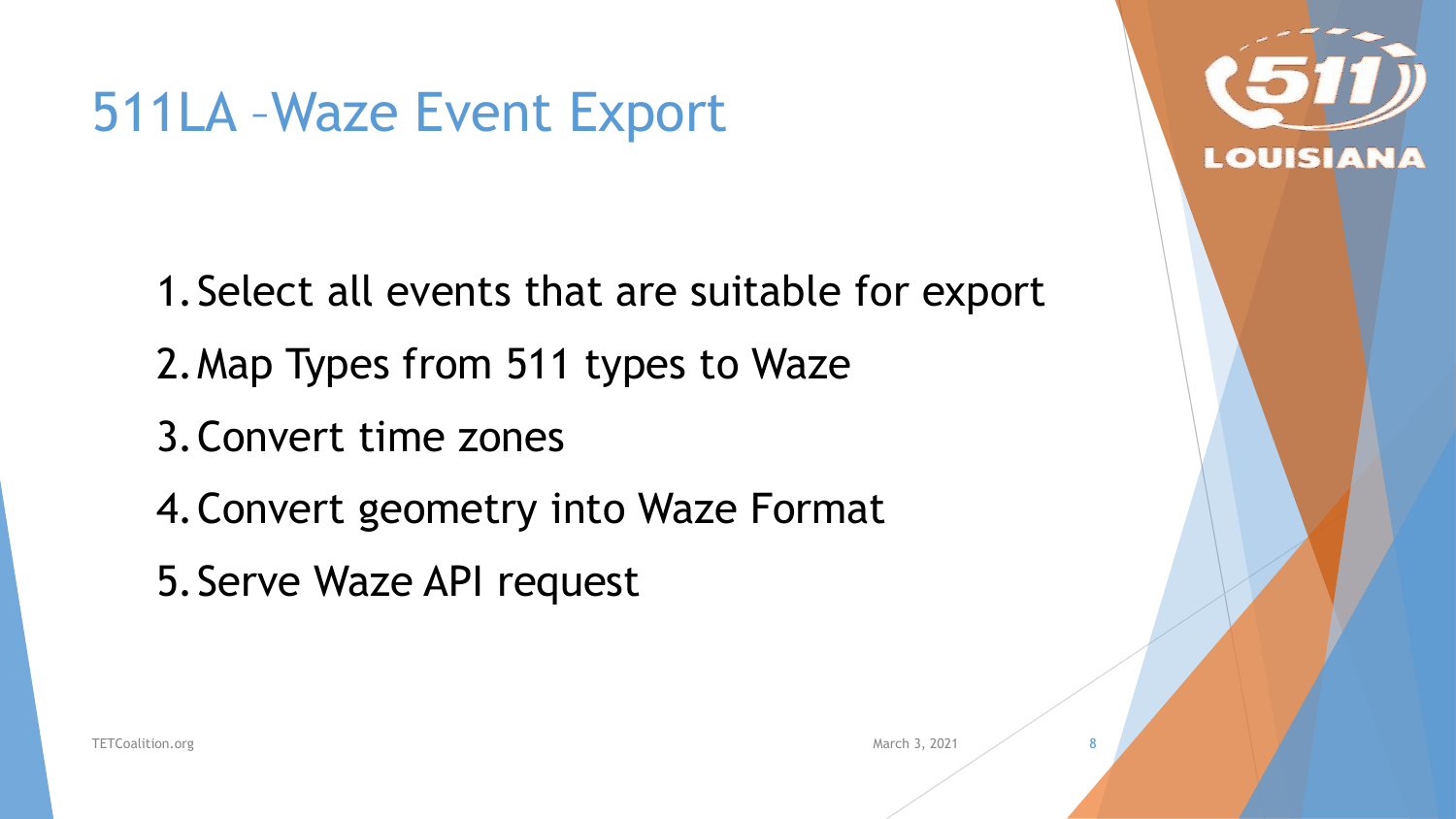#### 511LA –Waze Event Export - Example

▼<incident id="LADOTD-8555"> <creationtime>2019-09-06T20:29:05Z</creationtime> <updatetime>2020-11-09T21:34:08Z</updatetime> <type>ROAD CLOSED</type> <description>Road Construction on LA-964 Both Directions from LA-68 to LA-68 . All Lanes Closed. Starting 9/4/2019 12:00 AM </description>  $\blacktriangledown$  <location> <street>LA-964</street> <polyline>30.74713 -91.28274 30.74756 -91.28256 30.74771 -91.2824 30.74777 -91.28217 30.74773 -91.28163 30.74751 -91.27957 30.74718 -91.2759 30.74708 -91.27509 30.74654 -91.27243 30.7458 -91.26837 30.74554 -91.26696 30.74531 -91.26559 30.74499 -91.26396 30.7439 -91.25797 30.74341 -91.25497 30.74284 -91.25208 30.74249 -91.25 30.74194 -91.24719 30.74168 -91.24577 30.74123 -91.24304 30.74093 -91.2416 30.74038 -91.23871 30.73988 -91.23579 30.73906 -91.23182 30.73878 -91.23066 30.73854 -91.22991 30.73828 -91.22918 30.73761  $-91.22767$  30.73684  $-91.2264$  30.73664  $-91.22611$  </polyline> <direction>BOTH DIRECTIONS</direction>  $\langle$ /location> <starttime>2019-09-04T10:00:00Z</starttime>

 $\langle$ /incident>

TETCoalition.org March 3, 2021 9

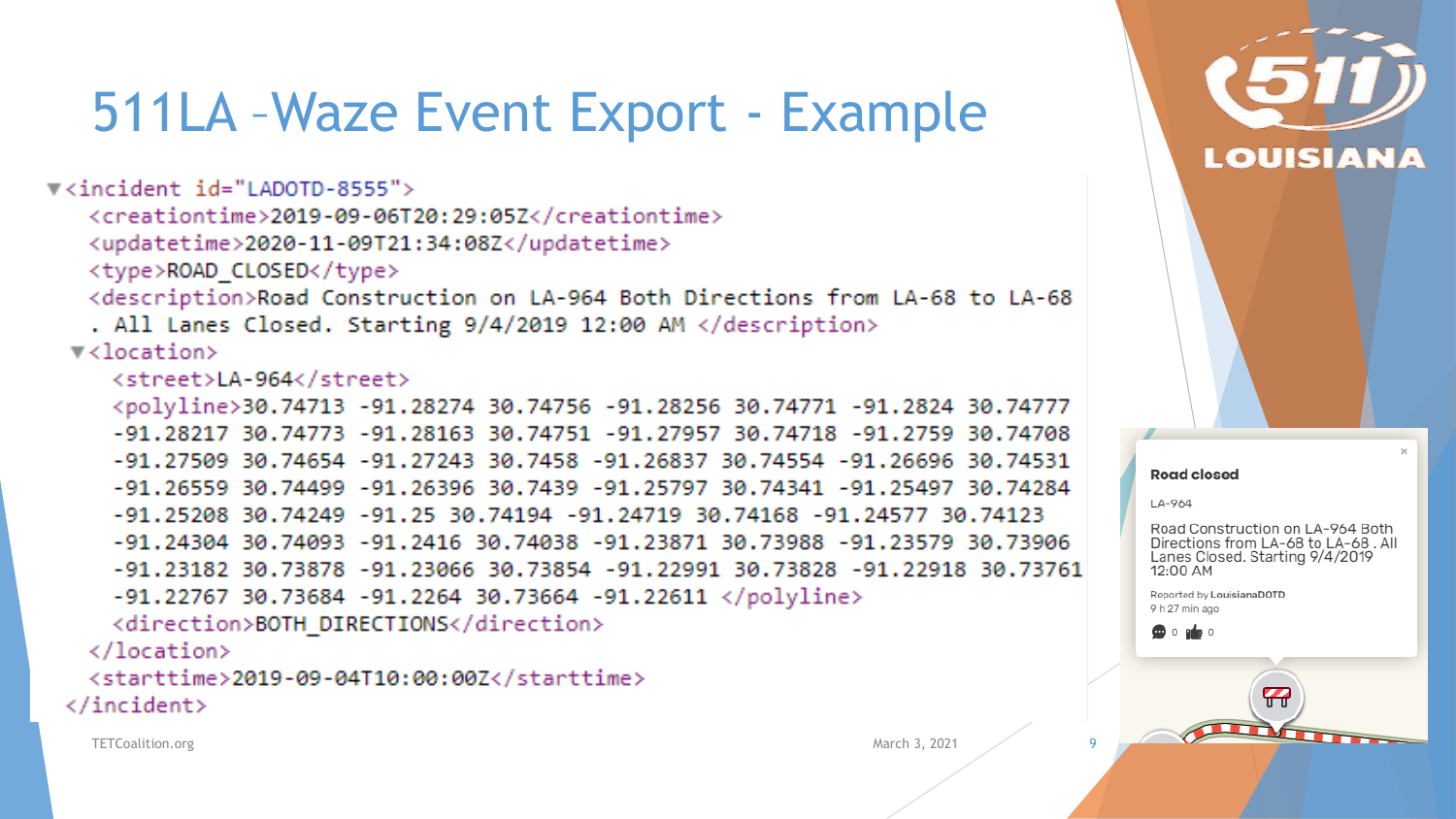#### 511LA –ISSUES AND LIMITATIONS

- Issues and limitations
	- o Having to provide polylines for all events.
	- o Tuning the reliability, confidence, and grouping parameters. There is a trade off between reducing noise and making sure no meaningful information is lost.
	- o Lack of transparency on feed status, if events are getting flagged as needing correction/attention it would be good to have this communicated somewhere.
		- o Partner feed dashboard
			- $\circ$  % of events that need correction with event ids indicated
			- o Last Communication



10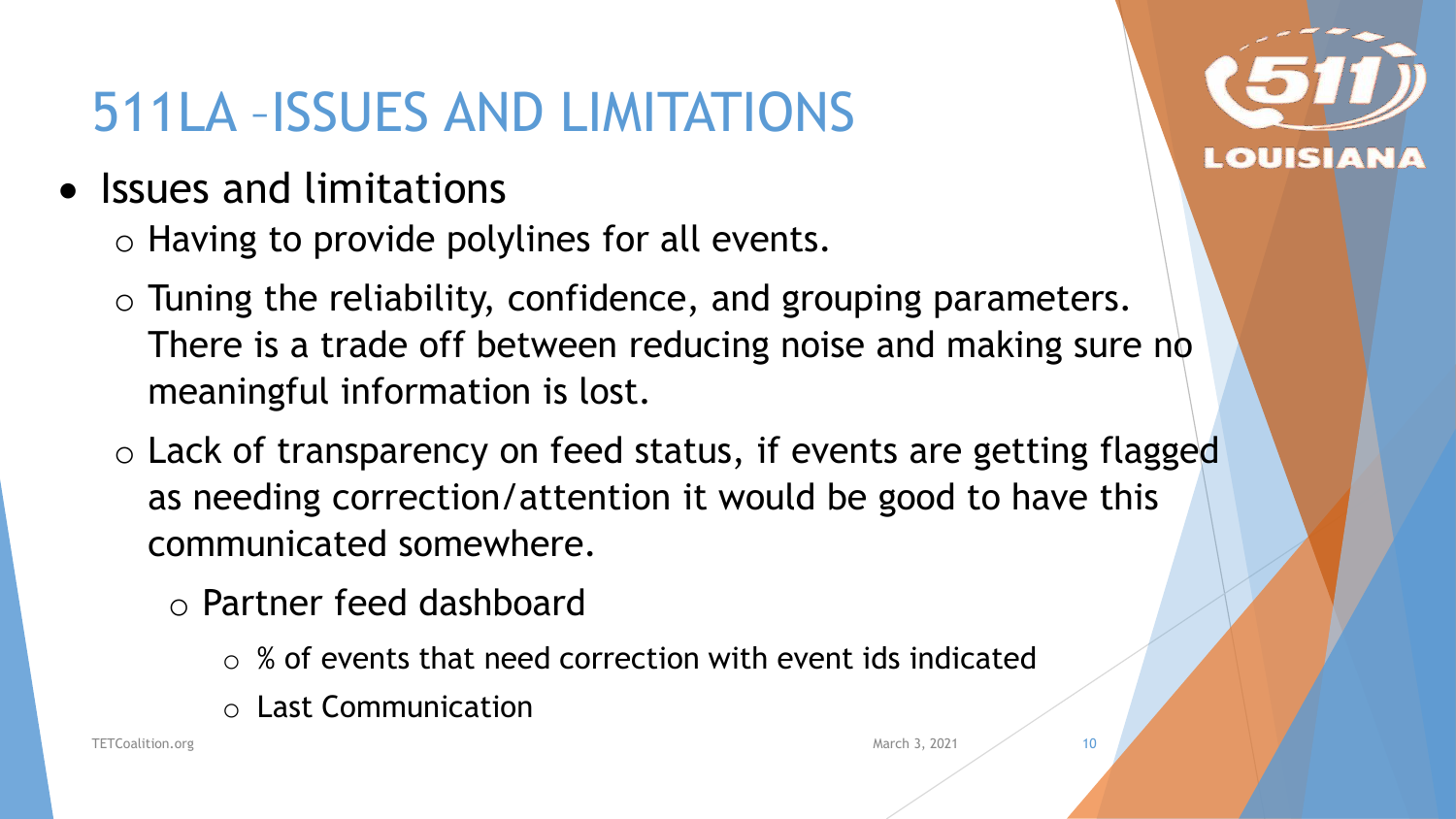



# LADOTD's Waze Integration March 3, 2021

Rosalinda Deville - LADOTD

Will Merritt - IBI Group 11

TETCoalition.org